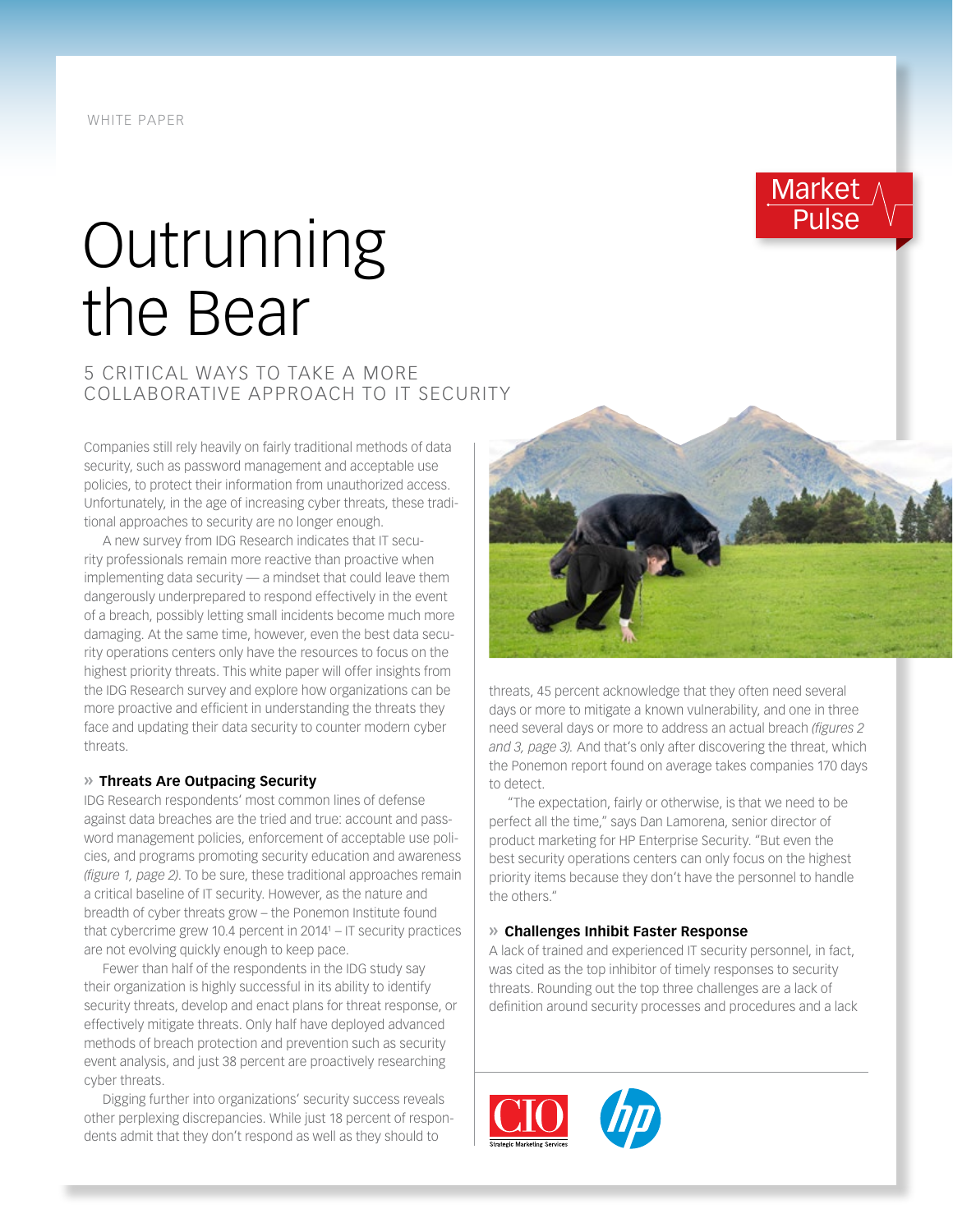of integration between different security layers and solutions. These barriers can cause IT to lose ground quickly. HP's Cyber Risk Report found that most of the top malware reports in 2014 were two to four years old and had available software patches that IT simply had not applied yet<sup>2</sup>.

"Most security processes are currently very manual," says Lamorena. "You have to identify the vulnerability and figure out if it applies to you, where it applies, who owns those servers, and how to update them. Those are complex issues that are best

## $\bigoplus$

#### FIGURE 1. **Policies and Procedures to Mitigate Security Threats**

85% of organizations are *using account/ password policies* to mitigate threats.

**85%**

Account/password management policies "Acceptable use" policy enforcement Security education and awareness programs Vulnerability management Periodic risk assessments Conduct regular security audits Mobile device policy Security event analysis Cyber threat research Form an incident response team Storage and review of email or computer files Targeted employee monitoring Software code reviews Computer forensics Don't know **64% 63% 56% 55% 53% 52% 49% 38% 37% 36% 35% 24% 23% 2%**

addressed through better training, better processes, and better technology that automates a lot of the prioritization and mitigation."

Market Pulse

Respondents to the IDG survey also cite automation, process improvement, and better integration between security policies as the best options for improving response time. However, many are apparently in no hurry to pick up the pace. A full 40 percent said they are not actively looking for ways to respond more quickly to a security event *(figure 4, page 4)*, and one in five said they have no plans to create a breach response plan.

It's evident that while every organization knows it's at risk, and security teams aspire to be more proactive, they clearly need a more evolved approach to protecting assets and mitigating known security incidents.

"Every company needs to know what steps to take in a breach," Lamorena says. "How do I respond? How do I react? Who do I contact, from both a law enforcement and PR standpoint? Eventually, you will experience a breach of some kind, so it's crazy not to do any planning."

Even worse is failing to change your approach in the wake of a threat or incident. Just over one-third of respondents whose organization was affected by a major security event in the last year changed threat mitigation policies or end user security policies in response. Fewer than half said they changed their approach to threat monitoring to better identify potential future problems.

This is likely a case of IT teams doing the best they can with the resources they have. "IT security budgets remain a tiny percentage of the total IT budget, and even with high-profile breaches driving small increases in funding, business may be reluctant to invest more in security because you can't always put an ROI on it," says Lamorena. "There's also a huge shortage of qualified security professionals. Companies need to be able to look at threats more holistically than they currently do."

#### **» Share and Share Alike**

Looking at threats holistically means sharing intelligence across tools and vendors as well as between products and teams. The IDG Research survey indicates some reasons why this is currently difficult.

First, it seems that most organizations' approach to security is inward-focused. Call it the "outrunning the bear" response: the IT team at your organization doesn't have to be faster than the cybercriminals, only faster than the other organizations trying to outrun them. While about 75 percent of IT security staffers say they have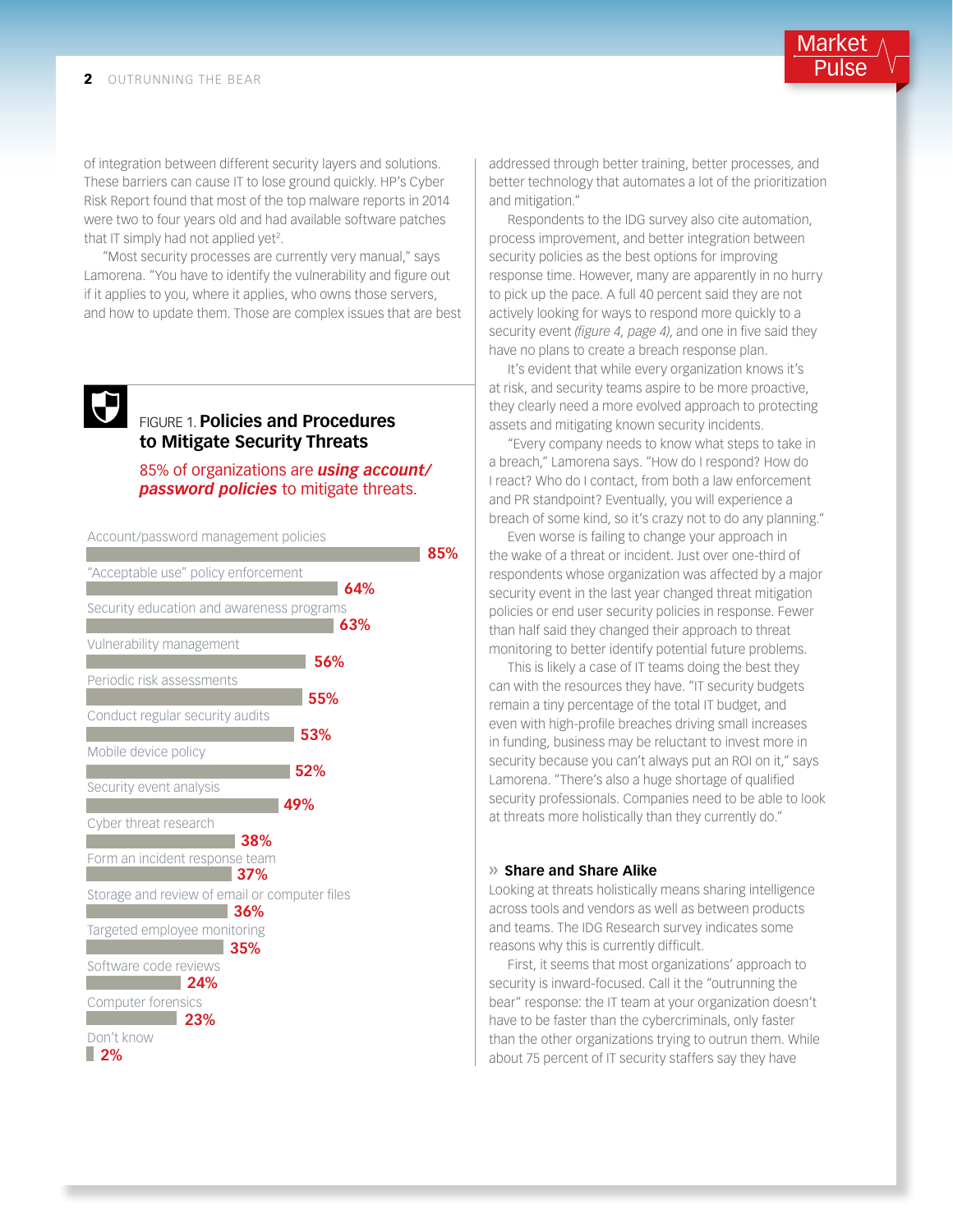## $\bigoplus$

#### FIGURE 2. **Initiating a Response to Security Breaches**

32% of respondents say it may take *several days or longer* once a response is initiated.



#### FIGURE 3. **Initiating a Response to Vulnerability in IT Environment**

45% of respondents say it may take *several days or longer* once a response is initiated.



plenty of opportunity to collaborate with peers within their organization, 60 percent say they have little to no opportunity to collaborate with peers at other companies. The lower they are on the organizational chart, the less often this interaction occurs, even though the lower-level IT staffers are the ones on the front lines and therefore the ones best placed to alert each other to emerging threats.

Second, IT security staffers get most of their information about security trends, threats, vulnerabilities, warnings, and technologies not from their peers, but from online forums and cybersecurity news sites. In other words, the bear can get the latest security news in the same places and at the same time they do – often before patches are released to plug any vulnerabilities. These sources might make an IT team aware of a threat against their industry and the tools the attackers are using, but they might not be able to link the threat to actual suspicious activity on the company network that indicates a need to act.

Buying point products further exacerbates this lack of shared intelligence by creating silos of technology and people, both within a given company and across the broader security community.

#### **» Turning Intelligence into Action**

The lack of proactive planning, combined with the tendency to rely on traditional solutions that are becoming increasingly less effective, leaves companies at a growing disadvantage against cybercriminals. To streamline their ability to detect, respond to, and mitigate threats, organizations need to gather more security intelligence and transform it into action. To do this, they need to shift their approach to information in five critical ways:

• Take a more holistic approach that supports sharing security intelligence both internally and externally. This ensures